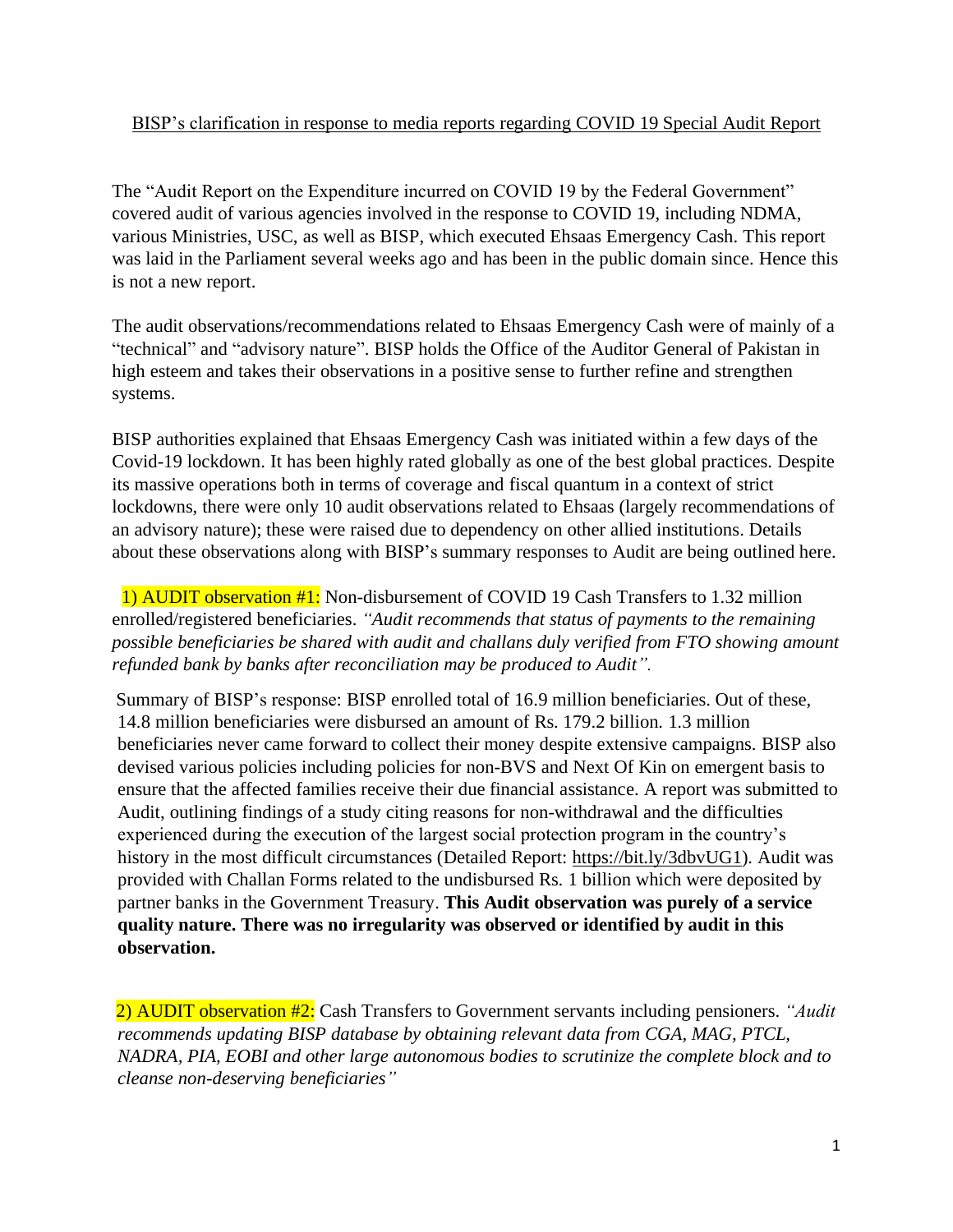Summary of BISP's response: Government's payrolls are not digitized. The data of employees used in developing the observation, was taken by the audit at their own which was not earlier shared by CGA or any other agency with BISP. For the first time in the history of the country, BISP exited around 850,000 undeserving individuals from BISP's lists under Ehsaas' reform policy. We have access to data of provincial and federal govt servants which have been exited from our lists. We have requested for data of autonomous agencies and pensioners repeatedly through written requests but have not received it so far. **This Audit observation was a recommendation, and no irregularity was observed.** 

3) AUDIT observation #3: Cash Transfers to those beneficiaries having filers status as per FBR record. *"Audit recommends that BISP will get the detail particulars of such filers having taxable income higher than the 50,000 per month and prepare a comprehensive case for FIA legal action against these persons because they were involved in cheating the state"*

Summary of BISP's response: Exclusion based on existence of tax filer status was not one of the exclusion criteria approved by the Cabinet for Ehsaas Emergency Cash. These individuals sought assistance from the state during lockdowns when their businesses were closed; this was the purpose of Ehsaas Cash to provide relief at a time of lockdowns. We do not believe they were "cheating the state". **There was full compliance with cabinet approved eligibility criteria, and no irregularity was committed.**

4) AUDIT observation #4: Withdrawal of COVID 19 cash grants from both BISP and Zakat by same beneficiaries. *"Audit recommends that proper integration of data be carried out at PASS Division level to avoid duplication of payments".*

Summary of BISP's response: Exclusion based on whether a person was a Zakaat recipient was not one of the exclusion criteria approved by the Cabinet for Ehsaas emergency cash. **There was full compliance with cabinet approved eligibility criteria.** As for Audit's recommendation, it is well taken for the future. It is pertinent to mention that DAC in its meetings held on 8-12-2020 and 01-03-2021 **decided to settle the matter to the extent of BISP.**

5) AUDIT observation #5: Wrong profiling of beneficiaries resulted in release of cash transfers to both spouses. "Audit recommends updating BISP database, responsibility for wrong profiling be fixed on NADRA and relevant record by NADRA on sample basis be provided to audit".

Summary of BISP's response: as a policy, we verify from NADRA if a couple reported 'married' in our survey is actually married; in other words, we are dependent on NADRA for verification of marital status. NADRA has no way of knowing about marital status, if a man and woman aren't registered as "married" in their database. NADRA certified that in 125,536 out of the 133,087 cases highlighted by Audit, there was no linkages of man and woman being "married" in the NADRA databases. For the remainder 7551 beneficiaries, where a doubt arose, we have already made recoveries and have deposited in the money in the treasury. **No irregularity or non-compliance identified on the part of BISP.**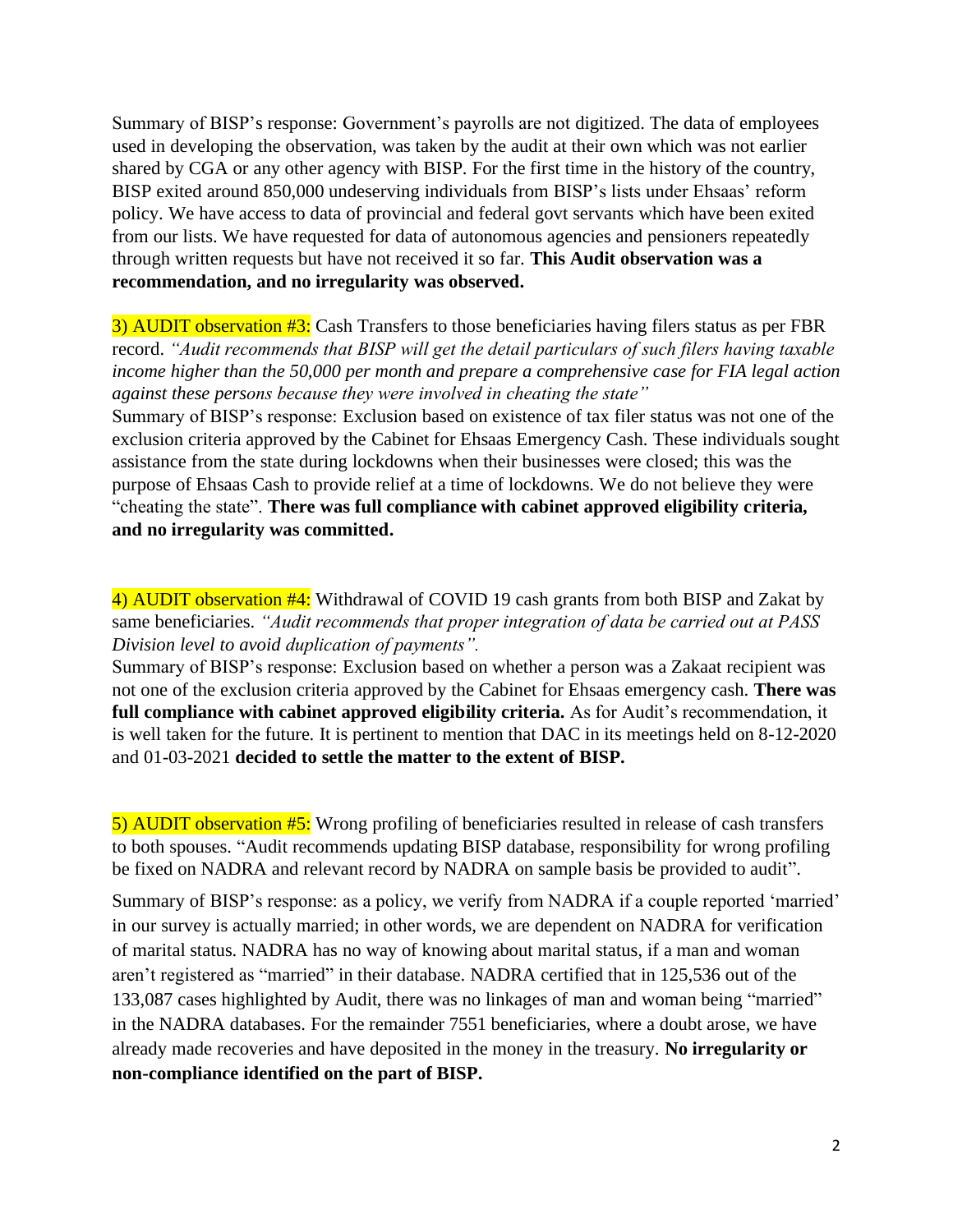6: AUDIT observation #6: Irregular payment of Cash Transfers to those beneficiaries who were excluded by NADRA during profiling checks. *"Audit recommends that data provided by PITB regarding block list may be upgraded by BISP to exclude regular beneficiaries".*

Summary of BISP's response: Punjab gave us additional data which enabled us to build additional exclusion filters only for a category of Ehsaas Cash recipients (Category III A), which were funded by Punjab (see dets details of categories here: [https://bit.ly/3dbvUG1\)](https://bit.ly/3dbvUG1). This additional information (for example land ownership) was not available for the rest of the country. These extra exclusion criteria were not part of the exclusion criteria approved by the Cabinet for Ehsaas Emergency Cash. **There was full compliance with cabinet approved eligibility criteria. No irregularity or non-compliance identified on the part of BISP.**

 $7 + 8$ ) AUDIT observation #7&8: 'Irregular' payment made to beneficiaries having Poverty scores higher than the approved eligibility thresholds (having Poverty scores higher than the approved eligibility threshold)

Summary of BISP's response: Not a single beneficiary having higher than approved PMT threshold received payment. it must be understood that some people get surveyed in 2 houses (e.g., a woman provides data in her father's house and in the husband's house) in such cases we use the lower PMT for eligibility to give the person the benefit, as per convention **Full compliance with Board approved Policy was ensured. Audit only sought further clarification**, which was provided.

9) AUDIT observation #9: Un-authentic withdrawals of COVID Cash Transfers out of districts/ province. "Audit recommends that the matter may be inquired and amount of fake biometric be recovered besides strict action against the culprits under intimation to audit".

Summary of BISP's response: Cases of 103 Point of Sale agents of banks were alleged to be involved in fraudulent withdrawals. A provincially representative sample survey was conducted (with 95% CI) which showed that 99.51% beneficiaries did receive their payments. 0.49 % (11) beneficiaries might have been subjected to possibly unauthentic withdrawal. Since this is a the legal responsibility of contracted banks, the sum will be deducted from their fees and cases of field level embezzlement have been already been registered with FIA

10) AUDIT observation #10: Embezzlement by POS agents through fake biometric from the accounts of dead prime

BISP conducted field verification on 120 cases and found out that in 106 cases the payment was withdrawn before the date of death, which implies that beneficiaries received payment before they died. In 14 cases (amounting PKR 168,000) payment was withdrawn after the date of death, which indicates collusion at the field level. The matter has been raised with bank and since this is the legal responsibility of the contracted banks, this sum will be deducted from their fees. Cases have also been registered with FIA.